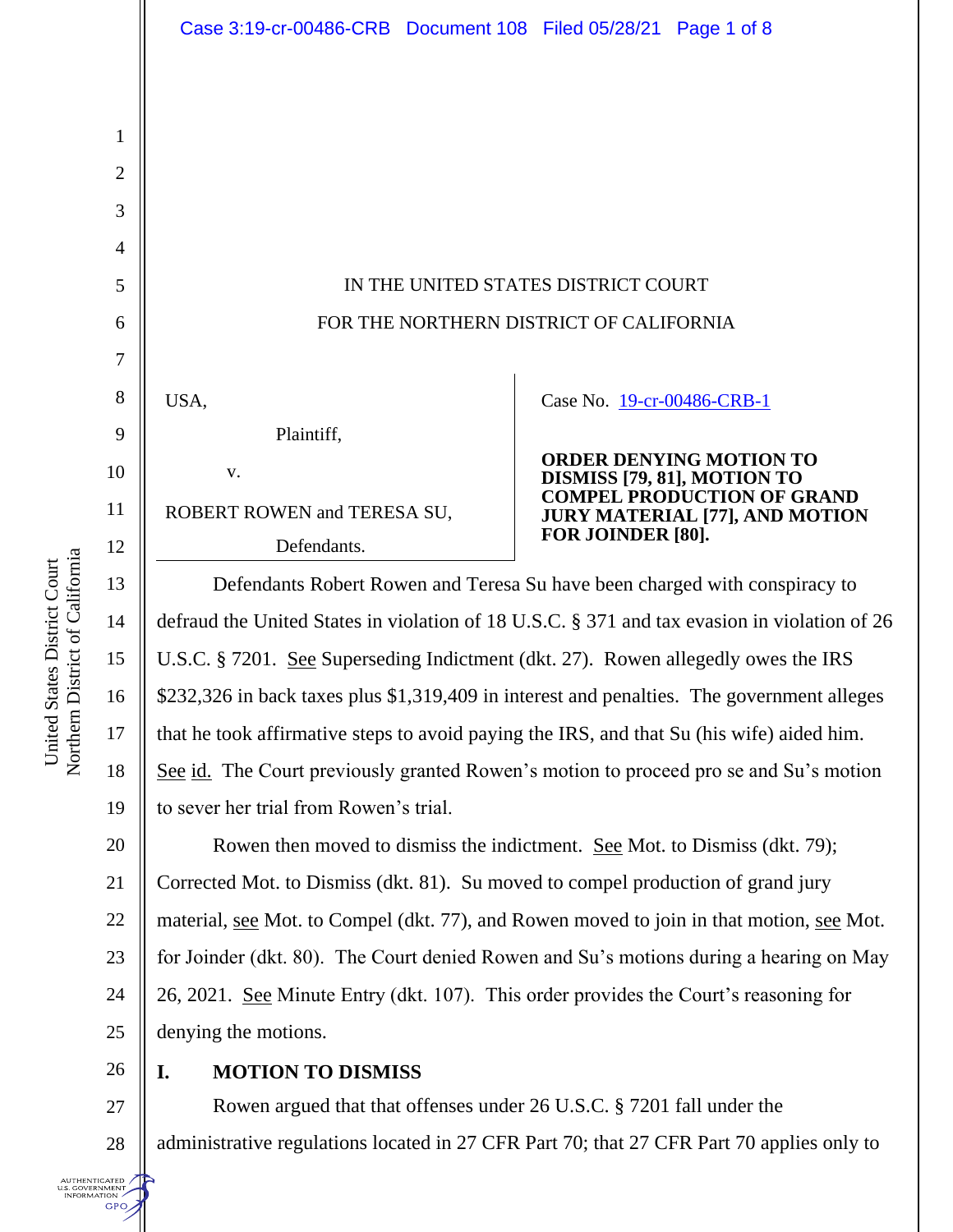ATF actions; and that this case is not an ATF action. <u>See</u> Corrected MTD at 1. Rowen also argued that because Rowen was not issued "Notice(s) of Deficiency for any of the stated tax years (1990-2019)," the government cannot prosecute him. Corrected MTD at 2.

These arguments are unavailing.

First, 26 U.S.C. § 7201 simply makes tax evasion a federal offense. Section 7201 does not expressly or implicitly apply only to actions involving the ATF. 27 CFR Part 70 does not govern enforcement of § 7201; it simply "set[s] forth the procedural and administrative rules of the Alcohol and Tobacco Tax and Trade Bureau" for various purposes. 27 CFR § 70.1(a). Therefore, 27 CFR Part 70 does not limit the scope of § 7201. Rowen cited no caselaw holding or suggesting otherwise.

Second, Rowen's argument that prosecution for tax evasion requires the prior issuance of a notice of deficiency relied on two inapposite statutes. See 26 U.S.C. §§ 6212, 6213. Section 6212 states that "[i]f the Secretary determines that there is a deficiency in respect of any tax imposed by [enumerated provisions], he is authorized to send notice of such deficiency to the taxpayer." 26 U.S.C. § 6212(a). This statutory provision merely authorizes the Secretary of the Treasury to issue notices of deficiency in certain circumstances. Section 6213 provides that "no levy or proceeding in court" for the "collection" of a "deficiency in respect of any tax imposed by [enumerated provisions] . . . shall be made, begun, or prosecuted" until a notice of deficiency "has been mailed to the taxpayer." 26 U.S.C. § 6213(a). This statutory provision constrains the Secretary of the Treasury's authority to assess taxes via administrative proceedings in tax court. See 26 U.S.C. §§ 6201, 6213(a). The Ninth Circuit has held that § 6213's requirements control when the government can collect a tax "civilly or administratively," and that the government may "prosecute criminally for failure to pay a tax which it cannot yet collect civilly or administratively." United States v. Voorhies, 658 F.2d 710. 714 (9th Cir. 1981). That is the situation here.

27 28 The Court notes that Rowen's reply memorandum in support of his motion to dismiss was roughly 50 pages longer than permitted under Civil Local Rule 7-3(c).

1

2

3

4

5

6

7

8

9

10

11

12

13

14

15

16

17

18

19

20

21

22

23

24

25

26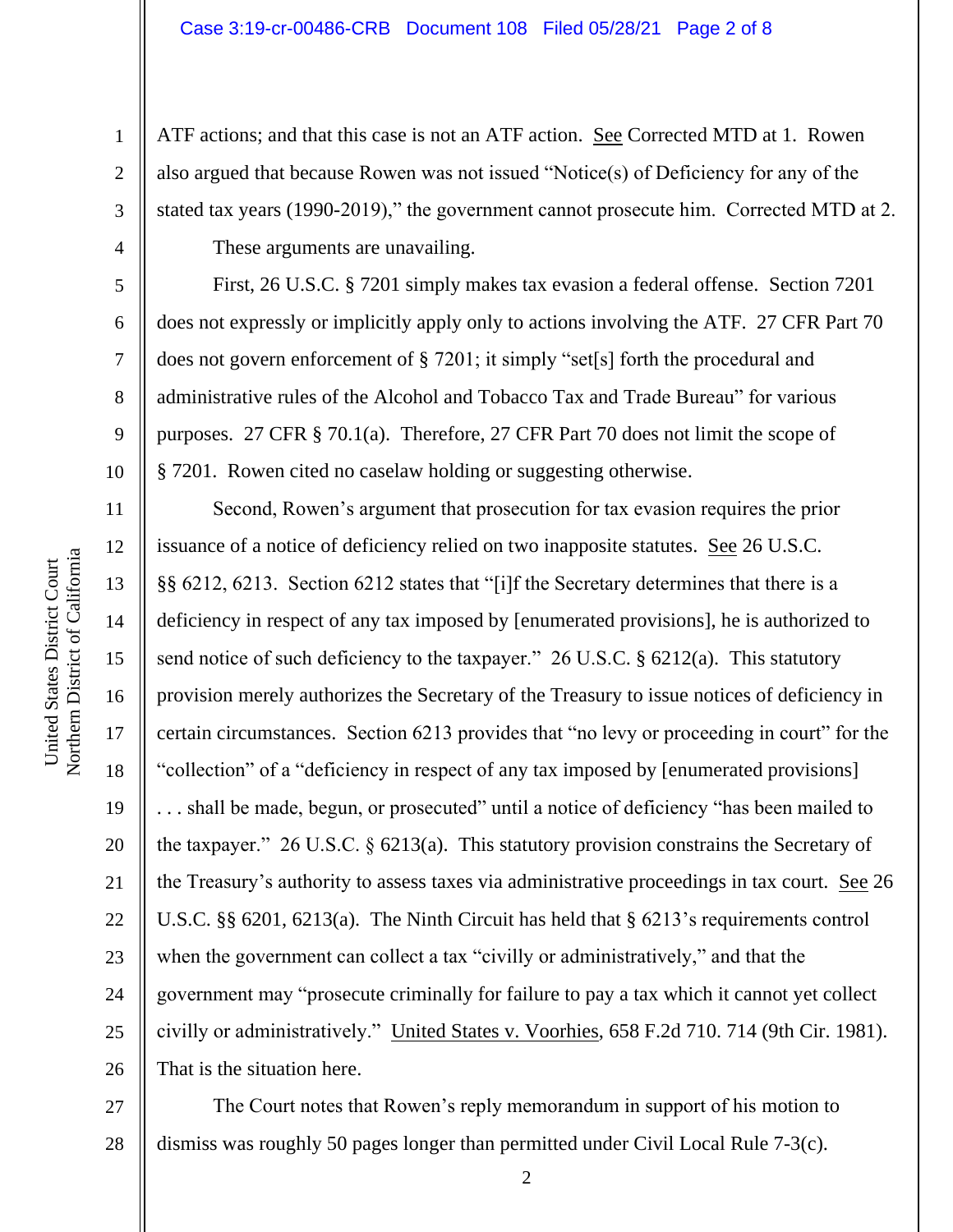### Case 3:19-cr-00486-CRB Document 108 Filed 05/28/21 Page 3 of 8

See Reply (dkt. 81). The reply also raised numerous arguments not raised in Rowen's motion. See id. The Court thus reminds Rowen that a memorandum accompanying a motion should contain all the key arguments in support of the motion. <u>See</u> Civil Local Rules 7-2(b), 7-4. While a reply should respond to the arguments in the opposition, it should nonetheless be limited to issues germane to the initial motion. And if a party thinks that good cause exists for filing a brief that exceeds the applicable page limits, the party must request leave to file an oversized brief under Civil Local Rule 7-11.

That said, Rowen is representing himself, and the Court emphasizes that Rowen's non-compliance with these rules did not affect the Court's resolution of his motion. Had Rowen timely raised all the arguments he included in his lengthy reply brief, they would not have persuaded the Court.

12 13 14 15 16 17 18 19 20 21 22 23 24 25 26 27 28 Many of those arguments were premised on a misunderstanding American federalism. For example, Rowen repeatedly argued that because he is a citizen of California, he is not subject to federal criminal law and venue in this Court is improper. See, e.g., Reply at 11–15. Under the Necessary and Proper Clause, the Constitution gives Congress authority to (within certain limits) criminalize conduct when doing so reasonably relates to Congress's power to regulate commerce or to exercise one of its other enumerated powers. See United States v. Comstock, 560 U.S. 126, 147 (2010). When Congress acts within that authority, the resulting statutes constitute "Laws of the United States," which "shall be the supreme Law of the Land." U.S. Const. Art. VI. When California successfully attained statehood in 1850, Californians became subject to valid federal law. From then on, federal criminal statutes applied to their conduct and Californians were subject to prosecution in federal court. See 18 U.S.C. § 3231 (giving district courts original and exclusive jurisdiction over "all offenses against the laws of the United States" without stripping state courts of jurisdiction to adjudicate state offenses). With respect to venue, Californians enjoy the right to a trial in the State where their allegedly criminal conduct occurred, see U.S. Const. Art. III, § 2, cl. 3, "by an impartial jury of the State and district" where their allegedly criminal conduct occurred, see U.S.

1

2

3

4

5

6

7

8

9

10

11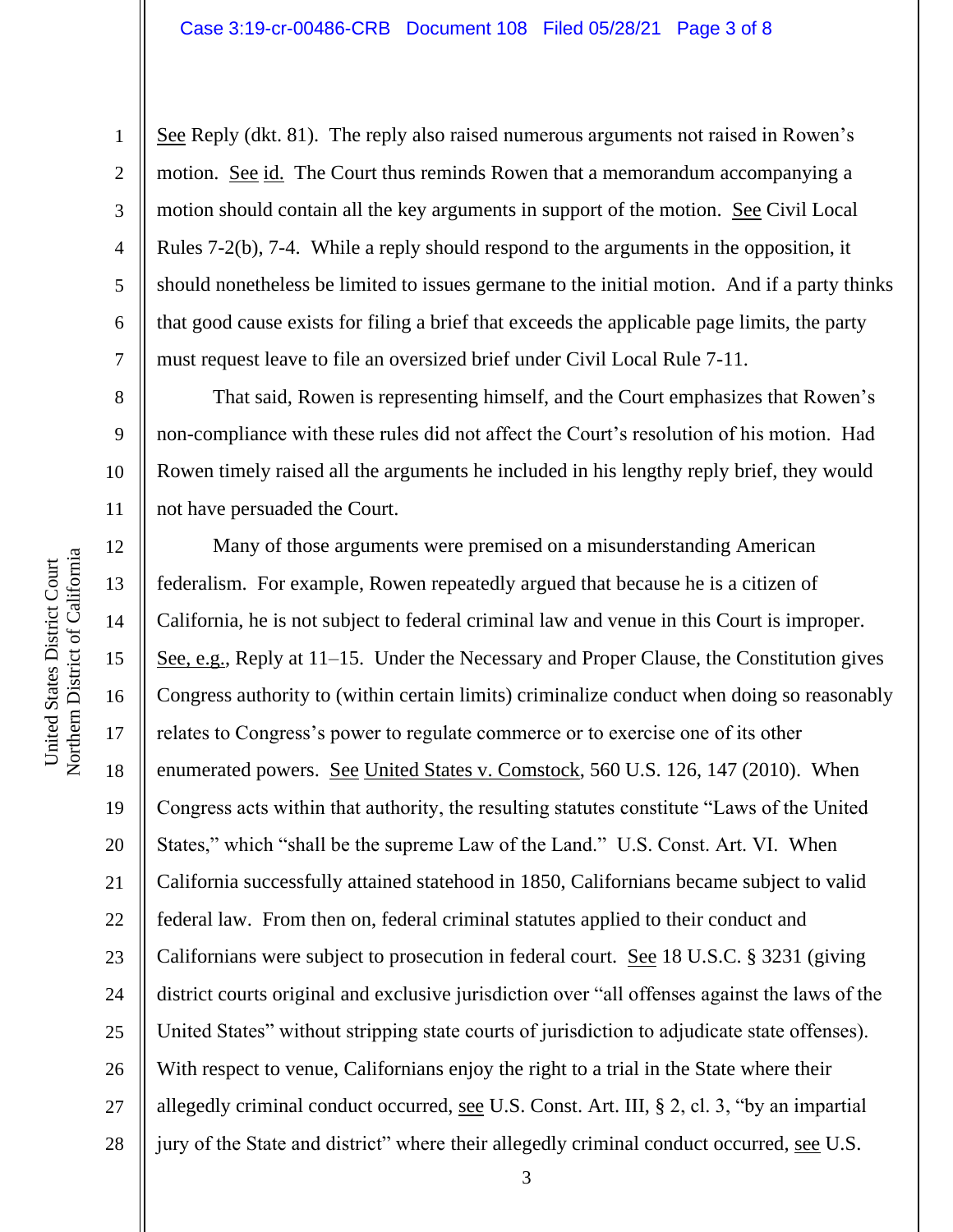### Case 3:19-cr-00486-CRB Document 108 Filed 05/28/21 Page 4 of 8

Const. amend. VI. That means federal criminal cases are properly adjudicated in the federal district where the relevant conduct occurred. See, e.g., United States v. Cabrales, 524 U.S. 1, 8 (1998). Rowen acknowledged that his alleged offenses occurred within the County of Sonoma, which is in the Northern District of California. Thus, Rowen's arguments regarding Congress's power to criminalize his conduct and the Court's power to adjudicate this case are unpersuasive.

Rowen's additional arguments were similarly without merit. For example, the Ninth Circuit has expressly and repeatedly rejected Rowen's argument that federal reserve notes are exempt from taxation as debt instruments. See United States v. Condo, 741 F.2d 238, 239 (9th Cir. 1984); United States v. Gardiner, 531 F.2d 953 (9<sup>th</sup> Cir. 1976); United States v. Schmitz, 542 F.2d 782, 785 (9th Cir. 1976). Those reasonable decisions bind this Court. Rowen's argument that the superseding indictment is impermissibly devoid of detail also fails. See Reply at 55. "An indictment is sufficient if it contains the elements of the charged crime in adequate detail to inform the defendant of the charge and to enable him to plead double jeopardy." United States v. Awad, 551 F.3d 930, 935 (9th Cir. 2009) (quotation omitted). Here, the superseding indictment contains the elements of the crime charged and alleges numerous overt acts going to each element. See Superseding Indictment (dkt. 27). The indictment is thus adequate.

Rowen's reply made many arguments proceeding along similar lines. The Court considered and rejected them, and thus denied Rowen's motion.

21

# **II. MOTION TO COMPEL**

22 23 24 25 26 27 28 Su moved to compel the government "to disclose all aspects of the grand jury proceedings, including instructions and all witness testimony, leading to the indictment in this case." Mot. to Compel at 1. Su argued that because she has been charged with helping Rowen evade payment of his taxes, and because there is little evidence of her "intent (i.e. willfulness)," "the government may have misled the grand jury and presented false and/or misleading evidence of intent, which, if proven, could lead to a dismissal of the indictment against her." Id. at  $1-2$ . In particular, Su argued that the government

1

2

3

4

5

6

7

8

9

10

11

12

13

14

15

16

17

18

19

20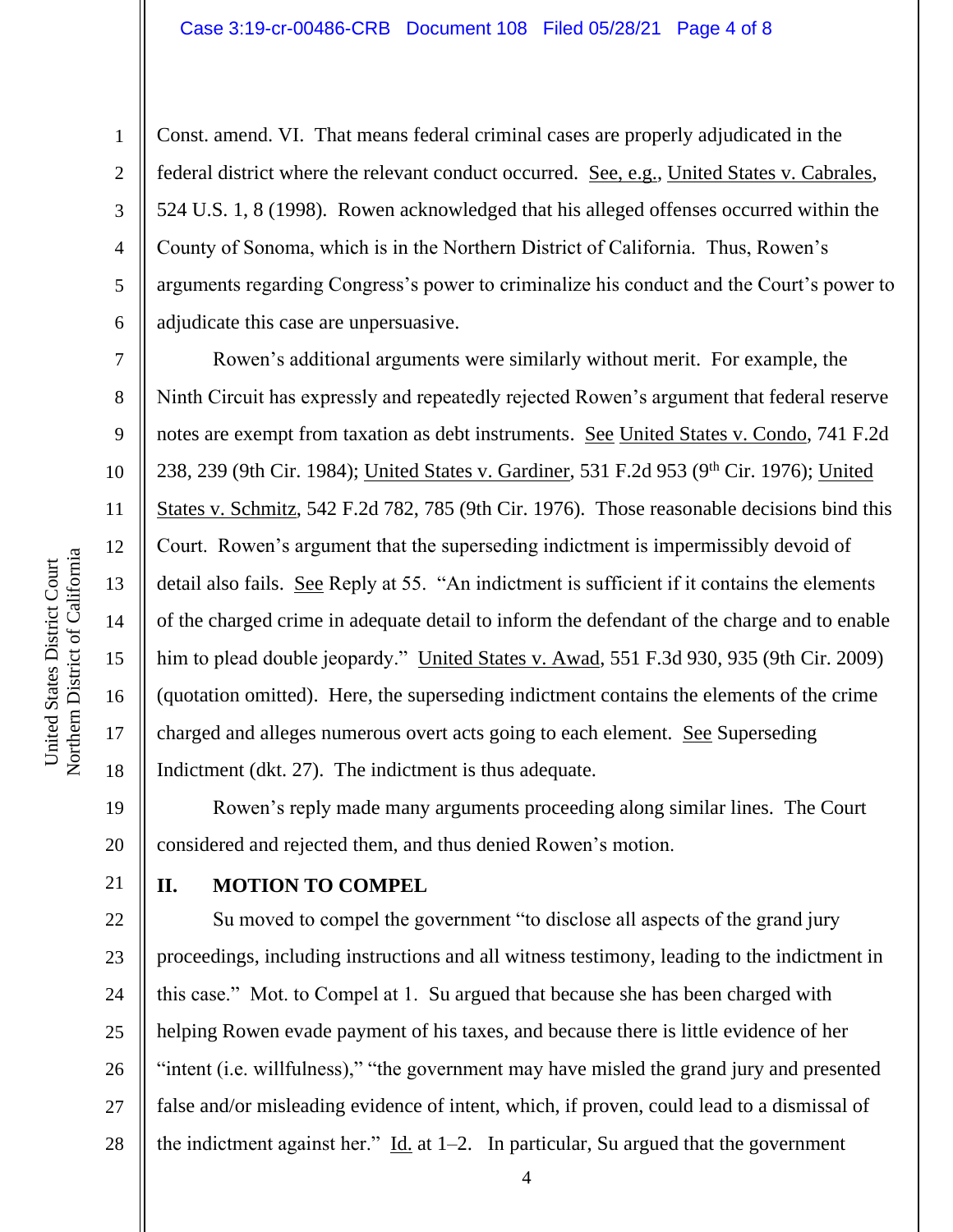## Case 3:19-cr-00486-CRB Document 108 Filed 05/28/21 Page 5 of 8

"appears to have relied on statements from" Su's "attorney from eighteen years ago, Mr.

Carl Voss." Id. at 2.

1

2

3

4

5

6

7

8

9

10

11

12

13

14

15

16

17

18

19

20

The government appears to have relied on statements from Mr. Voss to allege that Dr. Su falsely claimed the couple's marital property as separate property in order to protect it from the IRS—and that such separate property did not exist at the time of the couple's marriage when Mr. Voss prepared [a] prenuptial agreement.

Mr. Voss vehemently denies making any such statements. . . . In fact, his recollection supports the contrary: he *does* recall seeing the addendum listing Dr. Su's separate property at the time he drafted the prenuptial agreement. Id. (emphasis in original). According to Su, the superseding indictment "includes allegations" that "appear to be based on Mr. Voss's statements," so Su requested access to the grand jury material "to determine if grounds for dismissal exist on the basis of prosecutorial misconduct." Id. Su also argued that "the grand jury transcripts are necessary to determine the integrity of the grand jury process in light of these facts." Id.

The government argued that Su had not shown a "particularized need" for the grand jury materials. Opp. (dkt. 90) at 1. The government emphasized that the superseding indictment "is void of any mention of the items that are the focus of [Su]'s motion: the 2001 prenuptial agreement, the purported addendum, [and] the interview of Su's former attorney, Voss." Id. at 2.

At oral argument, the government represented that it would not use evidence of Mr. Voss's interview at trial. The Court denied Su's motion and now provides its reasoning.

21

# **A. Legal Standard**

22 23 24 25 26 27 28 Rule  $6(e)(3)(E)(ii)$  provides that a court may authorize disclosure of grand jury transcripts based "upon a showing that grounds may exist for a motion to dismiss the indictment because of matters occurring before the grand jury." Fed. R. Crim. P.  $6(e)(3)(E)(ii)$ . "A trial judge should order disclosure of grand jury transcripts only when the party seeking them has demonstrated that a 'particularized need exists . . . which outweighs the policy of secrecy.'" United States v. Walczak, 783 F.2d 852, 857 (9th Cir.1986) (quoting Pittsburgh Plate Glass Co. v. United States, 360 U.S. 395, 400 (1959)).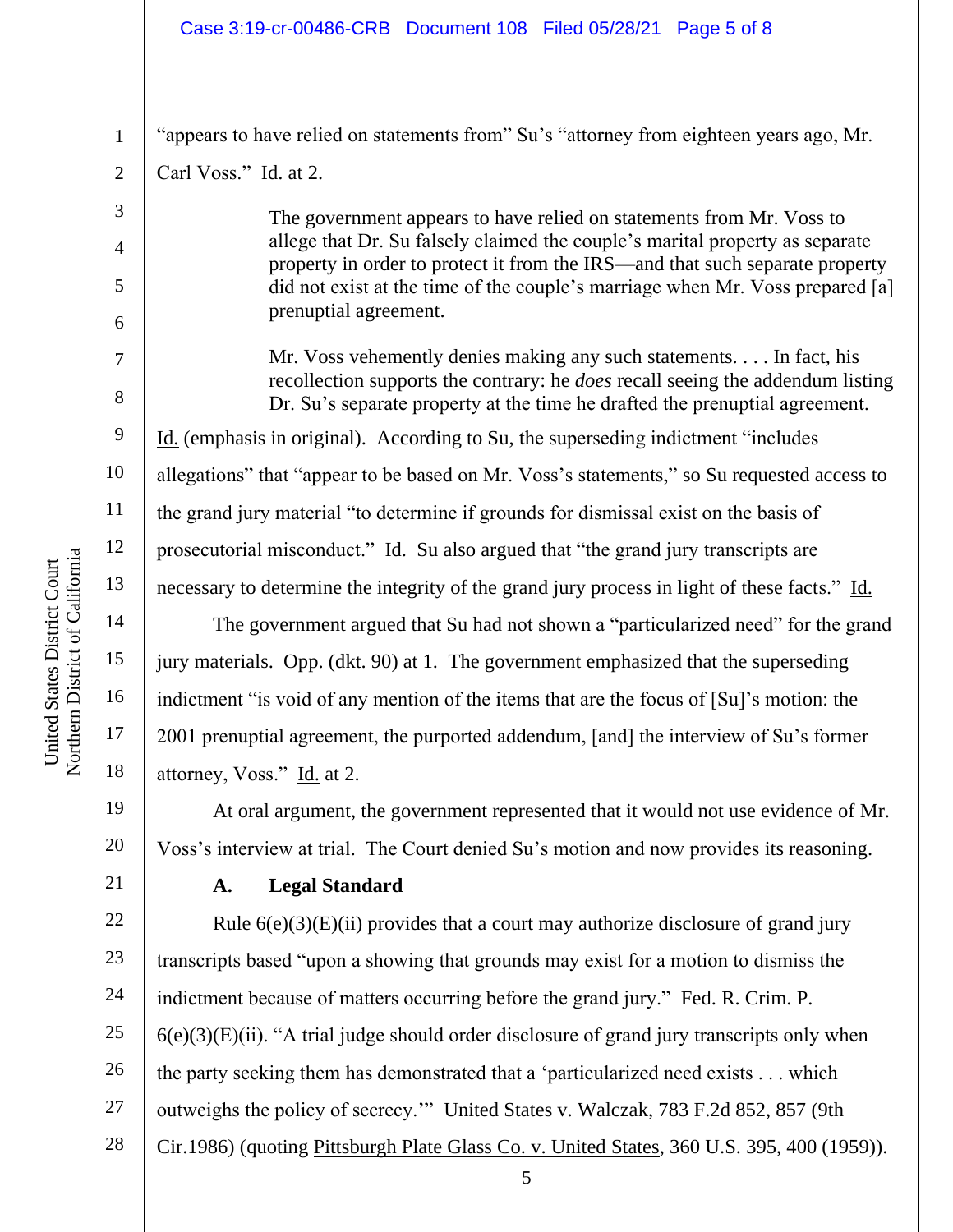"Mere unsubstantiated, speculative assertions of improprieties in the proceedings do not supply the 'particular need' required to outweigh the policy of grand jury secrecy." United States v. Ferreboeuf, 632 F.2d 832, 835 (9th Cir.1980) (quotation omitted).

Because Rule  $6(e)(3)(E)(ii)$  requires a defendant to show that grounds may exist to dismiss the indictment, "the standard for dismissing an indictment is relevant to the standard for disclosure of grand jury materials." United States v. Pac. Gas & Elec. Co., No. 14-CR-00175-TEH, 2015 WL 3958111, at \*9 (N.D. Cal. June 29, 2015).

Prosecutorial misconduct before the grand jury can justify dismissing an indictment only in

9 extreme cases. See United States v. Cederquist, 641 F.2d 1347, 1352–53 (9th Cir. 1981);

10 United States v. Kennedy, 564 F.2d 1329, 1338 (9th Cir. 1977). And dismissing the

indictment "is appropriate only if it is established that the violation substantially influenced the grand jury's decision to indict." Bank of Nova Scotia v. United States, 487 U.S. 250,

256 (1988) (citation omitted).

# **B. Discussion**

The Court denies Su's motion because any alleged deception (whether intentional or accidental) or disclosure of privileged information by the government did not likely influence the grand jury's decision to indict.

The Superseding Indictment contained numerous allegations going to Su's conduct and state of mind. It alleged that:

- Su instructed patients at the medical clinic to make their checks out to gold brokers, who would then pay Rowen and Su in gold.
	- Rowen and Su submitted joint tax returns from 2003 through 2008 reporting a fake casualty loss.
	- In 2012, Rowen and Su filed a lawsuit against the government in federal court seeking to compel the IRS to file their amended joint tax returns for the tax years 2003–2008.
- 26 27 - In 2014, Su sued the government in state court and in doing so falsely represented that gold and silver seized by the IRS in March 2014 was her separate property.
- 28

1

2

3

4

5

6

7

8

11

12

13

14

15

16

17

18

19

20

21

22

23

24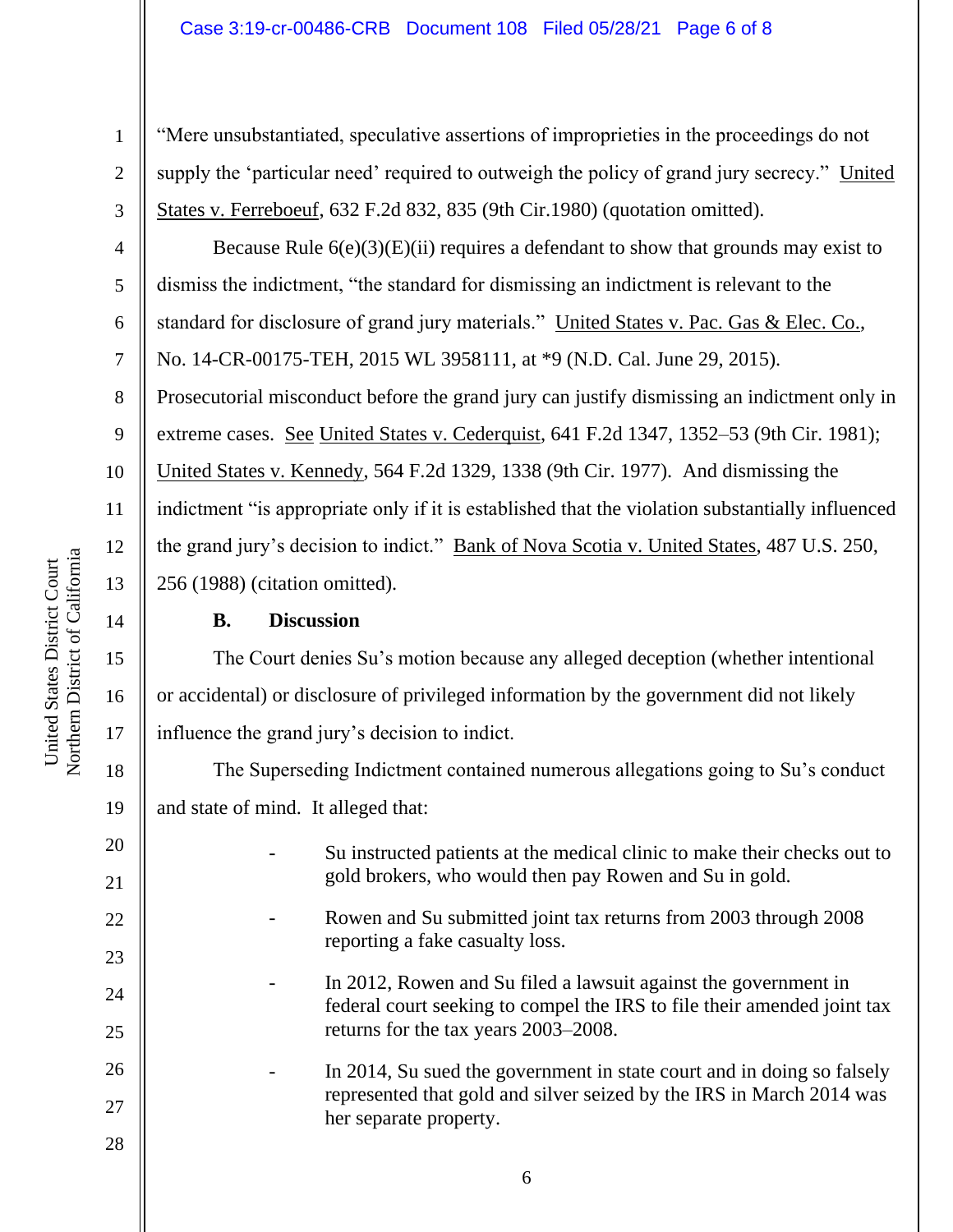|                                     | Case 3:19-cr-00486-CRB Document 108 Filed 05/28/21 Page 7 of 8                                                                                                        |  |
|-------------------------------------|-----------------------------------------------------------------------------------------------------------------------------------------------------------------------|--|
|                                     |                                                                                                                                                                       |  |
| $\mathbf{1}$                        | In 2014, Rowen and Su falsely represented to the federal court that all<br>assets seized by the IRS in March 2014 were Su's separate property.                        |  |
| $\mathbf{2}$<br>3<br>$\overline{4}$ | In March 2014, Su contacted a patient of the clinic after the IRS<br>seized the patient's check. Su requested that the patient stop payment<br>and issue a new check. |  |
| 5<br>6                              | In October 2015, Su sent a false 2014 Form 1040 to the IRS reporting<br>that most of the assets seized by the IRS in March 2014 were here<br>separate property.       |  |
| 7<br>8                              | In 2016, 2017, and 2018, Rowen and Su filed tax returns falsely<br>reporting each partner's share of income, deductions, and credits.                                 |  |
| 9<br>10                             | In 2013 and 2014, Su made cash payments to Chase Bank for her<br>personal credit card, which included purchases for medical practice<br>expenses.                     |  |
| 11                                  | See Superseding Indictment (dkt. 27).                                                                                                                                 |  |
| 12                                  | Because the superseding indictment includes all of these allegations, and does not                                                                                    |  |
| 13                                  | mention the prenuptial agreement, any disclosure or mischaracterization of Mr. Voss's                                                                                 |  |
| 14                                  | interview by the government did not play a predominant role during the grand jury                                                                                     |  |
| 15                                  | proceedings. Su's allegedly false statements regarding her separate property may relate to                                                                            |  |
| 16                                  | the government's evidence from the Voss interview. But the superseding indictment                                                                                     |  |
| 17                                  | contains enough additional allegations to conclude that the grand jury would have returned                                                                            |  |
| 18                                  | the indictment either way—such that any misconduct by the government was neither                                                                                      |  |
| 19                                  | extraordinary nor material and thus could not support dismissal. <sup>1</sup>                                                                                         |  |
| 20                                  | The Court also denies Rowen's motion to join Su's motion to compel. Su's motion                                                                                       |  |
| 21                                  | argued that misleading evidence regarding her conduct and state of mind was presented to                                                                              |  |
| 22                                  | the grand jury. Rowen failed to explain why those Su-specific arguments would justify his                                                                             |  |
| 23                                  | receipt of the grand jury materials.                                                                                                                                  |  |
| 24                                  | The Court emphasizes that it takes seriously the government's representation that it                                                                                  |  |
| 25                                  | will not introduce evidence of Mr. Voss's statements during the interview.                                                                                            |  |

<sup>28</sup>  $<sup>1</sup>$  The Court notes that the original indictment contained substantially the same allegations. See</sup> Indictment (dkt. 1).